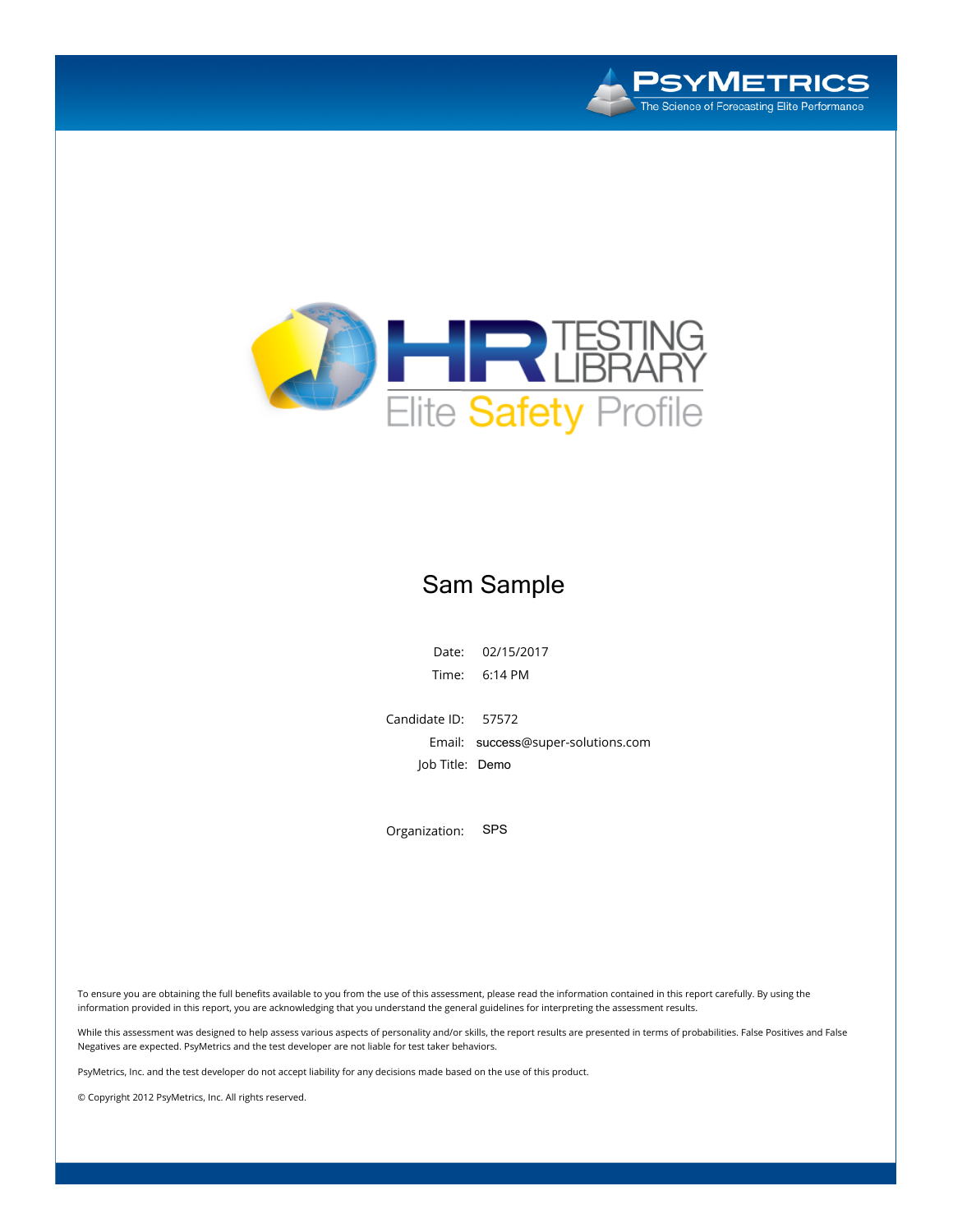# What the Elite Safety Profile Measures

The Elite Safety Profile is a general indicator of the individual's ability to behave responsibly, be safety conscious and follow rules and procedures. This profile is ideal for jobs where safety is a top priority.

The areas assessed by this Profile are:

| Reliability         | Reliability measures the degree to which the individual is likely to be dependable,<br>hardworking and conscientious about the quality of his/her work.                                                                                                                                                                                                                                         |
|---------------------|-------------------------------------------------------------------------------------------------------------------------------------------------------------------------------------------------------------------------------------------------------------------------------------------------------------------------------------------------------------------------------------------------|
| Responsibility      | Responsibility measures the degree to which the individual is likely to be dependable,<br>stable, takes responsibility for his/her actions and as a result, is not likely to have<br>attendance problems. This characteristic is appropriate for all jobs.                                                                                                                                      |
| Rules<br>Compliance | Rules Compliance measures the degree to which the individual is likely to follow<br>company policies and adhere to rules and procedures established by management.<br>This characteristic is appropriate for most, if not all jobs, with special emphasis on<br>jobs requiring much trust (e.g., bank teller, cashier) and positions of authority<br>(security guards, police officers).        |
| Safety              | Safety measures the degree to which the individual is likely to follow company safety<br>rules and procedures, and is cautious and vigilant about avoiding workplace<br>accidents. These characteristics are appropriate for jobs that involve the use of<br>equipment (e.g., tools, forklifts, machinery), including jobs in warehouse, production,<br>assembly and light industrial settings. |

### **Candidness of the Elite Safety Profile Results**

This Profile includes a candidness check to determine the degree to which the individual may have exaggerated his/her responses in order to present themselves more favorably. The result of this validity check with interpretation is presented on the following page.

### Interpreting the Elite Safety Profile

The following page also presents the Total Score Summary and Total Score Interpretation. This is followed by the Score Profile. The Score Profile includes the scores for all of the scales. The scores are presented in terms of percentiles. The percentile indicates how the candidate scored relative to all other individuals who have taken the assessment. For example, if a candidate's score on a particular scale shows as the 75th percentile, this indicates he/she scored better than 75% of all other people who have completed that scale.

The pages that follow the Score Profile provide detailed interpretations for each of the scales, as well as, management strategies and follow-up interview questions one can ask the candidate to obtain more insight with respect to areas needing development.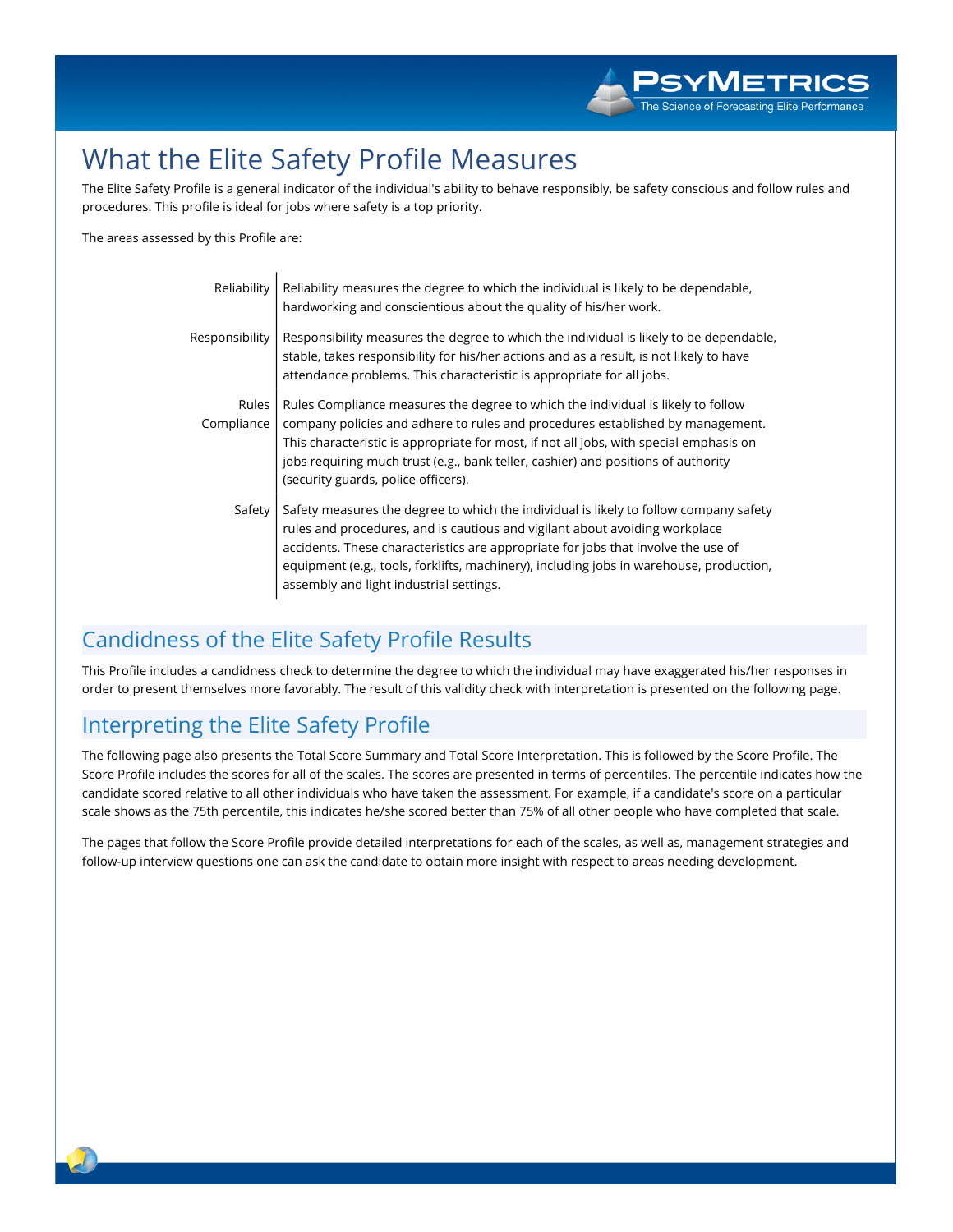

# **Total Score Summary**



### **Total Score Interpretation**

This candidate's total Elite Safety Profile score falls within the Caution range. This candidate generally demonstrates below average levels of the behavioral characteristics and skills needed to succeed in an industrial/manufacturing environment. If the candidate is to excel in this setting, he/she needs to place much more focus on his/her ability to demonstrate the characteristics and skills assessed by this profile. Weaknesses need to be enhanced if the candidate is to reach his/her full potential. Review the individual scale results to **better understand strengths and potential shortcomings.**

### **Score Validity Candidness: High: The candidate's responses are likely to be an accurate 99% representation of his/her attitudes and behaviors. 20% 70% Score Profile** 100 60 Percentile 40 20 **Reliab. Rules Safety Resp. 8% 15% 22% 3%** ■ **Sam Sample** ■ **Caution** ● **High**

The bar graph above shows the candidate's score pattern across all the dimensions assessed by this profile. The pages that follow **offer detailed insight into each dimension score.**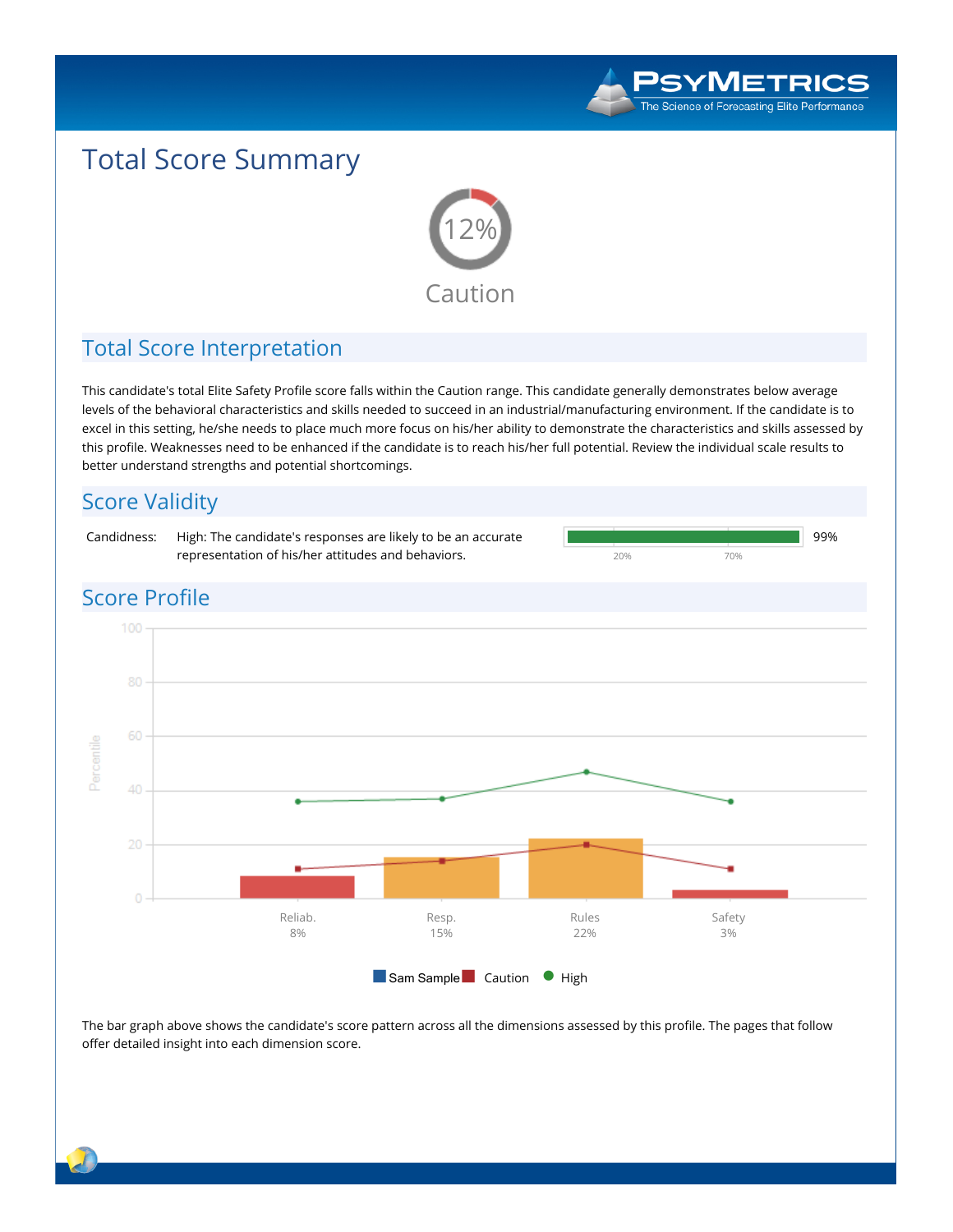

# **Reliability**



#### **Score Details**

Reliability measures the degree to which the individual is likely to be dependable, hardworking and conscientious about the quality of **his/her work.**

Sam Sample **scored in the 8th percentile on Reliability (Caution), meaning** Sam **scored lower than 92 percent of other candidates whohavecompleted this assessment.**



### **Strength of Candidate's Responses**

The graphic below shows the candidate's response pattern for the Reliability behavioral dimension. This illustration is useful for **assessing the strength of the candidate's attitudes and behaviors associated with Reliability.**



- **• Needs follow-up to ensure tasks are completed.**
- **• The quality of his/her work is not a priority.**
- **• Tends to be somewhat disorganized.**
- **• Is not goal-oriented.**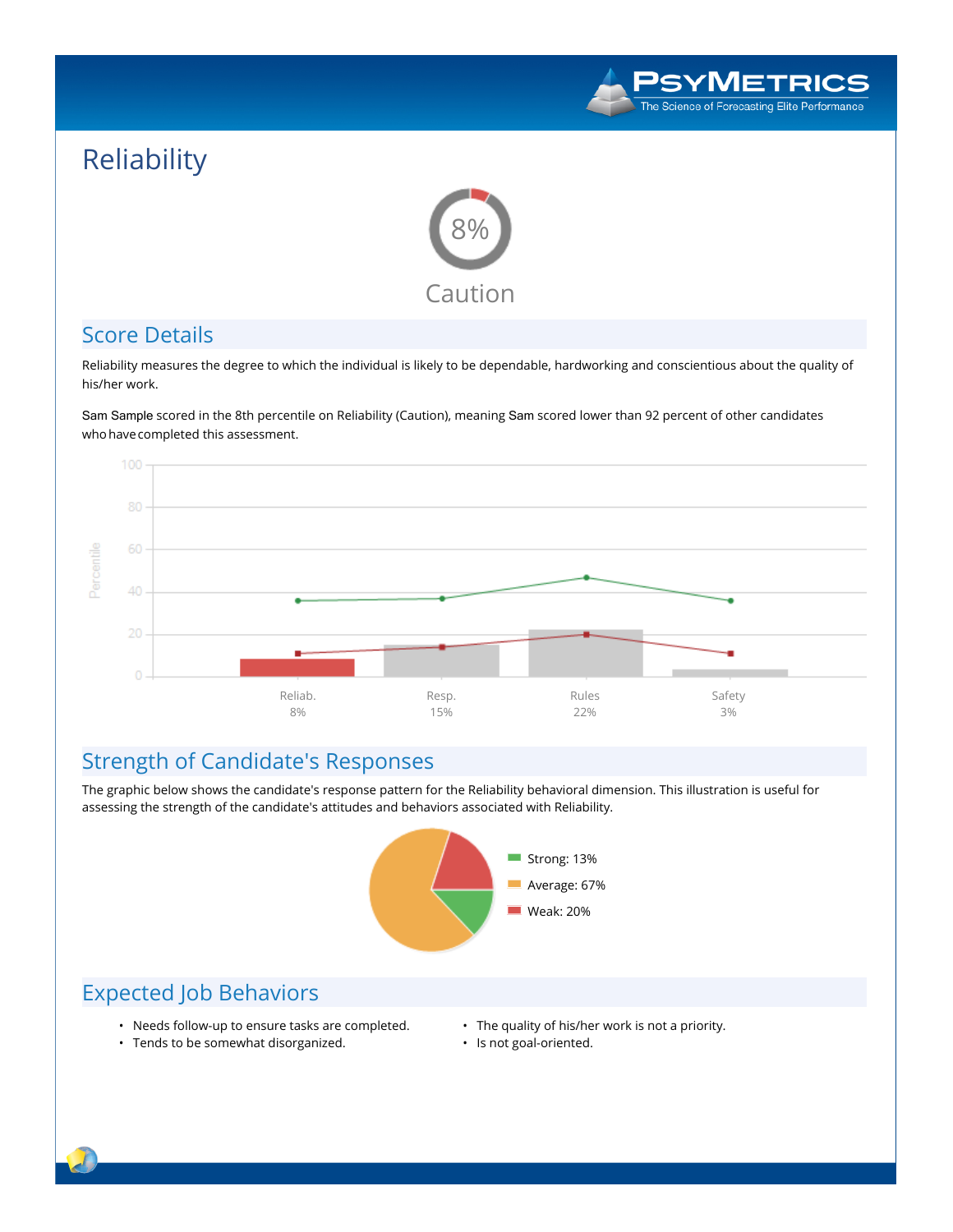

# **Responsibility**



### **Score Details**

Responsibility measures the degree to which the individual is likely to be dependable, stable, takes responsibility for his/her actions and as a result, is not likely to have attendance problems. This characteristic is appropriate for all jobs.

Sam Sample **scored in the 15th percentile on Responsibility (Average), meaning** Sam **scored lower than 85 percent of other candidateswhohave completed this assessment.**



### **Strength of Candidate's Responses**

The graphic below shows the candidate's response pattern for the Responsibility behavioral dimension. This illustration is useful for **assessing the strength of the candidate's attitudes and behaviors associated with Responsibility.**



- **• This individual is generally dependable.**
- **• Usually takes responsibility for his/her actions, although at times, may blame outside factors for poor performance.**
- **• This individual's responsibility score is consistent with most other candidates.**
- **• Exhibits satisfactory levels of performance.**
- **• Can generally be counted on to get the job done.**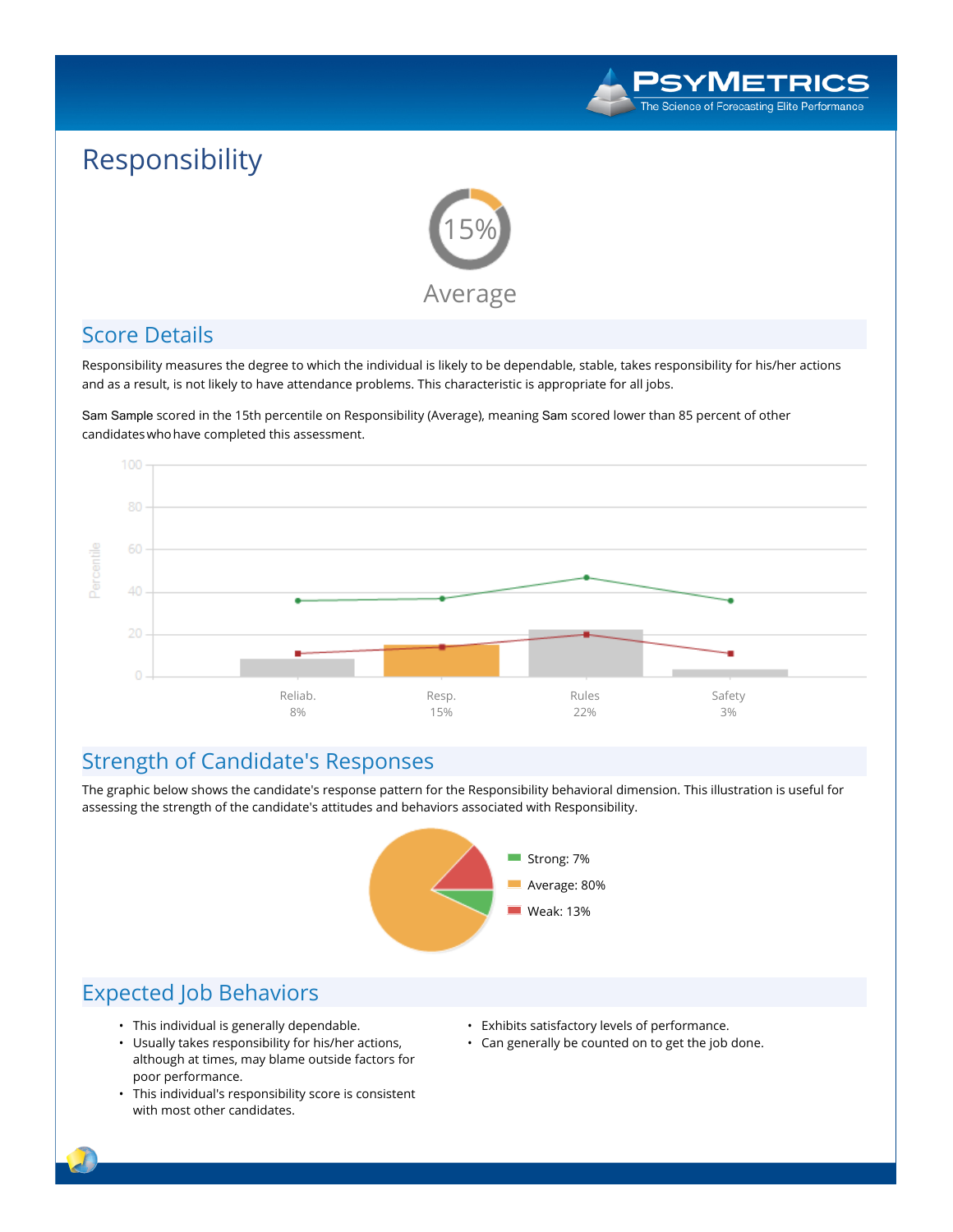

# **Rules Compliance**



### **Score Details**

Rules Compliance measures the degree to which the individual is likely to follow company policies and adhere to rules and procedures established by management. This characteristic is appropriate for most, if not all jobs, with special emphasis on jobs requiring much **trust (e.g., bank teller, cashier) and positions of authority (security guards, police officers).**

Sam Sample **scored in the 22nd percentile on Rules Compliance (Average), meaning** Sam **scored lower than 78 percent of othercandidateswho have completed this assessment.**



### **Strength of Candidate's Responses**

The graphic below shows the candidate's response pattern for the Rules Compliance behavioral dimension. This illustration is useful **for assessing the strength of the candidate's attitudes and behaviors associated with Rules Compliance.**



- **• This individual may bend the rules here and there.**
- **• May be tempted at times to not follow directives if they strongly disagree with them.**
- **• May follow the more obvious rules and policies in place but may be tempted to take short cuts when possible.**
- **• This individual's rules compliance score is consistent with most other candidates.**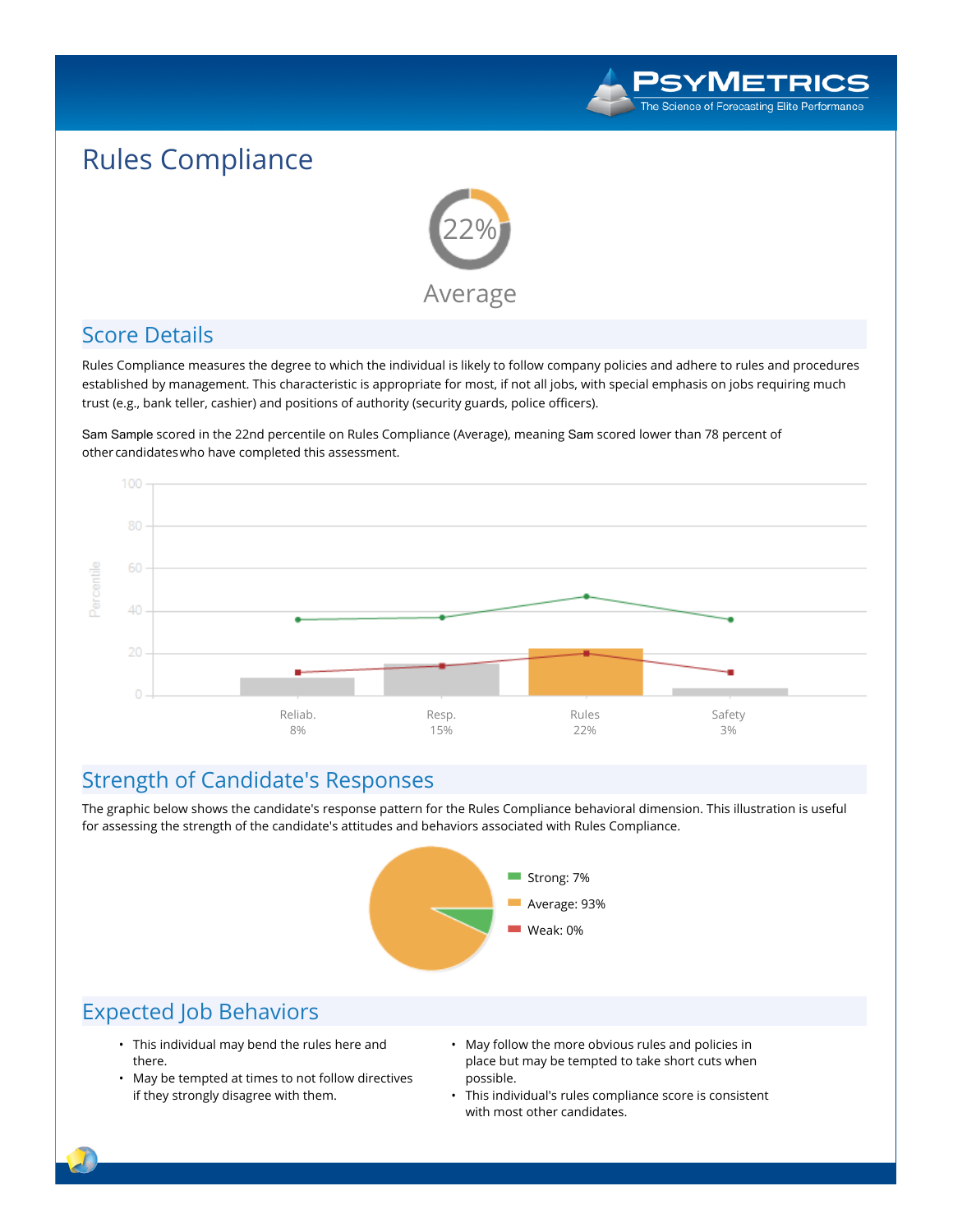

# **Safety**



### **Score Details**

**Safety measures the degree to which the individual is likely to follow company safety rules and procedures, and is cautious and vigilant about avoiding workplace accidents. These characteristics are appropriate for jobs that involve the use of equipment (e.g., tools, forklifts, machinery), including jobs in warehouse, production, assembly and light industrial settings.**

Sam SAmple **scored in the 3rd percentile on Safety (Caution), meaning** Sam **scored lower than 97 percent of other candidateswho havecompleted this assessment.**



### **Strength of Candidate's Responses**

The graphic below shows the candidate's response pattern for the Safety behavioral dimension. This illustration is useful for assessing **the strength of the candidate's attitudes and behaviors associated with Safety.**



- **• This individual is not very safety conscious.**
- **• Is not very conscientious or thoughtful about the manner in which his/her work is conducted.**
- **• Does not make an effort to ensure his/her work is always done in a safe manner.**
- **• At times, tends to take unnecessary risks that could lead to accidents.**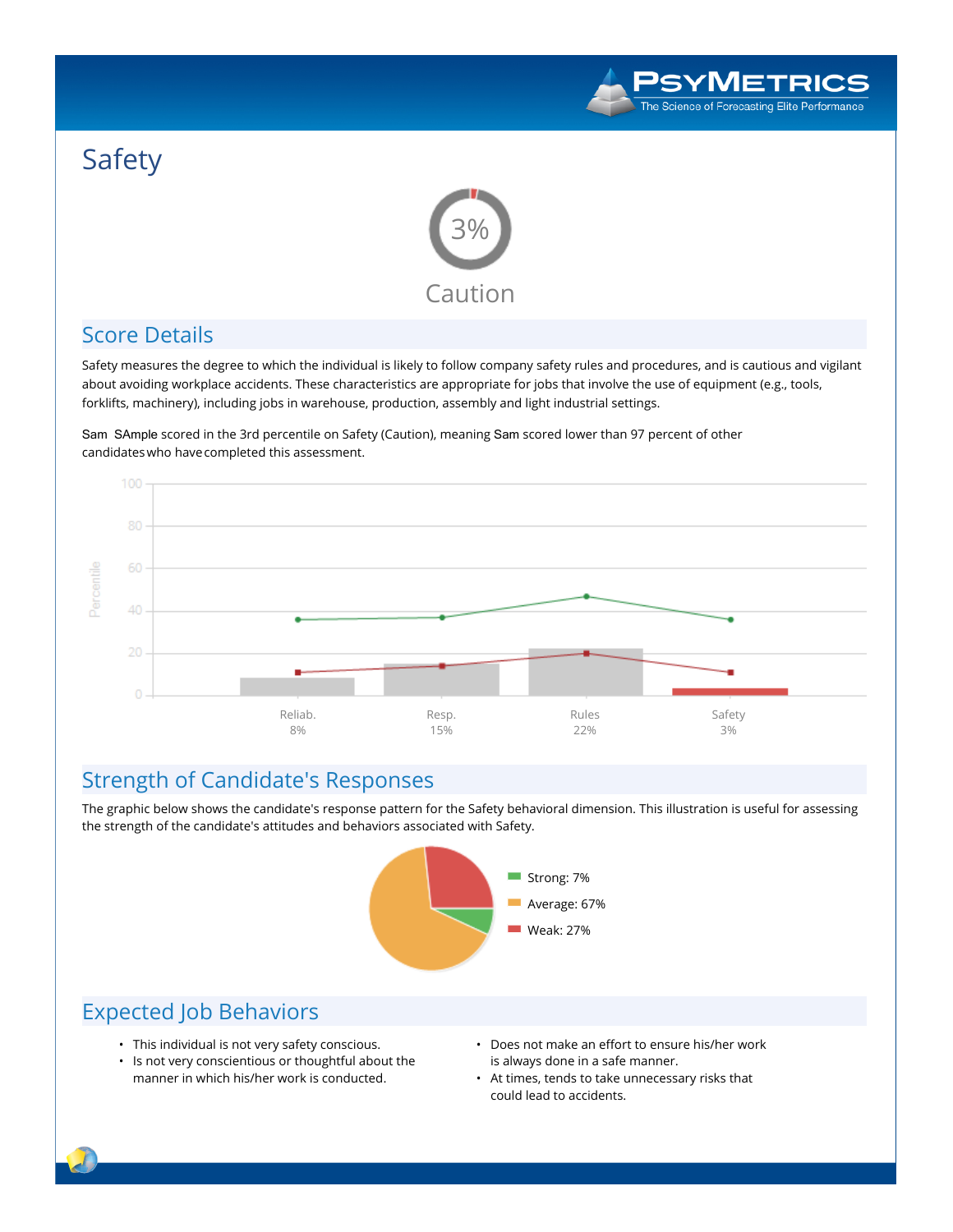

## **Management Strategies**

This section of the report offers suggestions for developing or managing the candidate based on his/her Profile responses. The diagram below also offers a graphical representation of the areas covered by the Profile. The smaller the area, the more coaching/development might be required.

#### Reliability

- Given the lack of emphasis on planning and goal setting by this candidate, working closely with the individual to establish goals and priorities is a must.
- Consistent supervision to ensure behaviors leading to set goals are accomplished is also recommended.
- Consequences for lack of consistency, punctuality and unreliable behaviors should be in place to stress their importance. Rewards and recognition based on what motivates the individual should also take place when they do exhibit conscientious and reliable behaviors.
- The effects of this individual's unreliable behaviors on team members or his/her department is also of concern, therefore strict enforcement of team/department rules and procedures needs to take place to reduce negative impacts.

### Responsibility

- Candidates who score in this range may need some supervision at times to ensure responsible/dependable hehavior.
- If he/she exhibits less than responsible behaviors, point it out to him/her and stress their importance.
- The importance of taking responsibility for one's actions and decisions is critical for both life and work success and therefore these qualities need to be stressed and tied into their daily routines.
- When he/she exhibits responsible, dependable behaviors, reinforce them through praise and appreciation and other rewards that may motivate the individual.

### **Rules Compliance**

- Supervise him/her on occasion to ensure directives are being followed.
- Offer recognition when he/she follows management's directives particularly when you know he/she has other views.
- Have policies in place for those who break the rules and enforce them consistently.







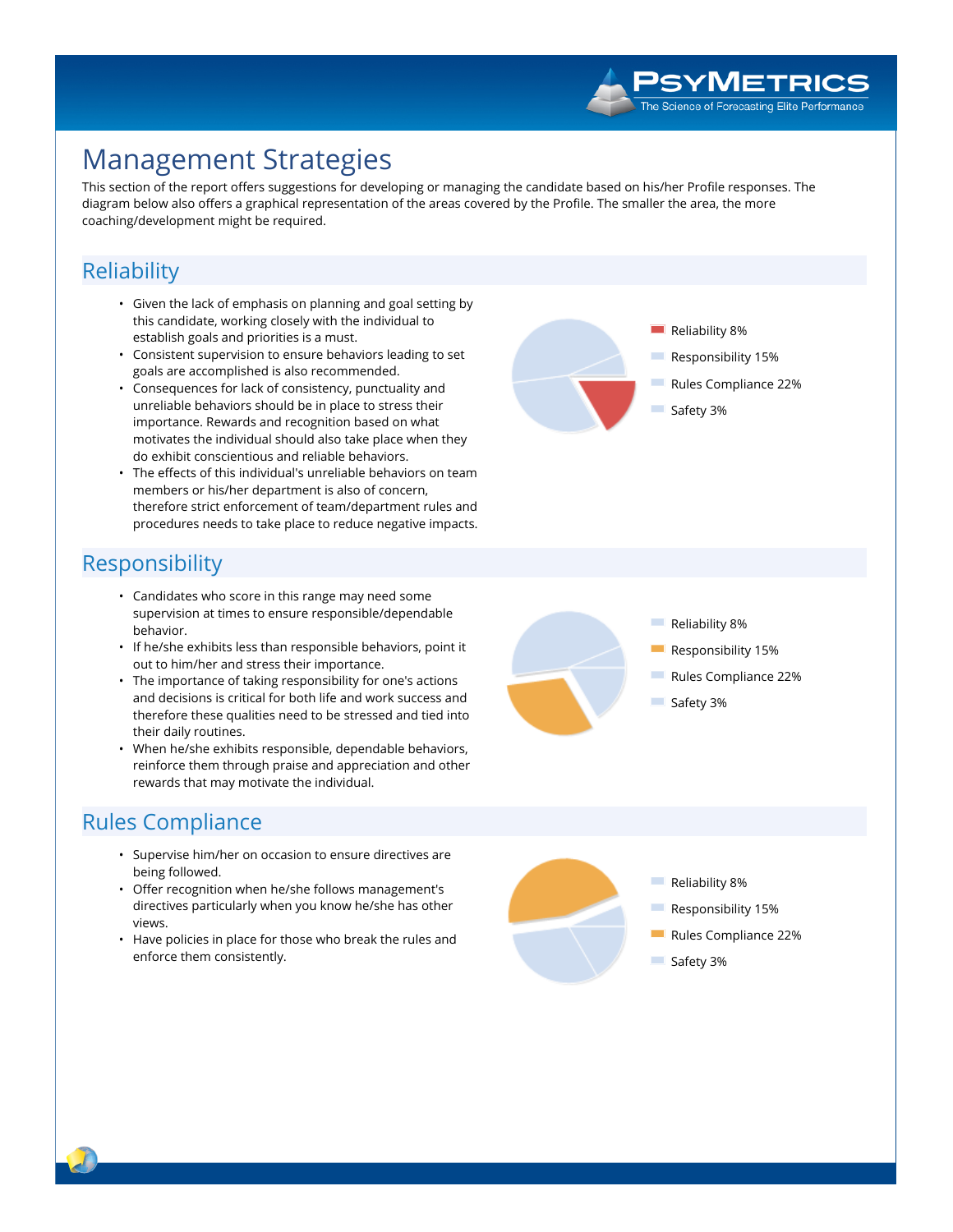

### **Safety**

- When he/she demonstrates safety conscious behavior, offer praise and recognition to reinforce the behavior.
- Make sure rules and regulations that pertain to safety issues are thoroughly explained and understood. This should be mandatory for this individual.
- Have strict disciplinary procedures in place for those who break safety rules.
- Consider this individual for jobs where safety is not a major concern. Avoid jobs requiring operation of equipment, machinery or transportation without safety training and close monitoring.

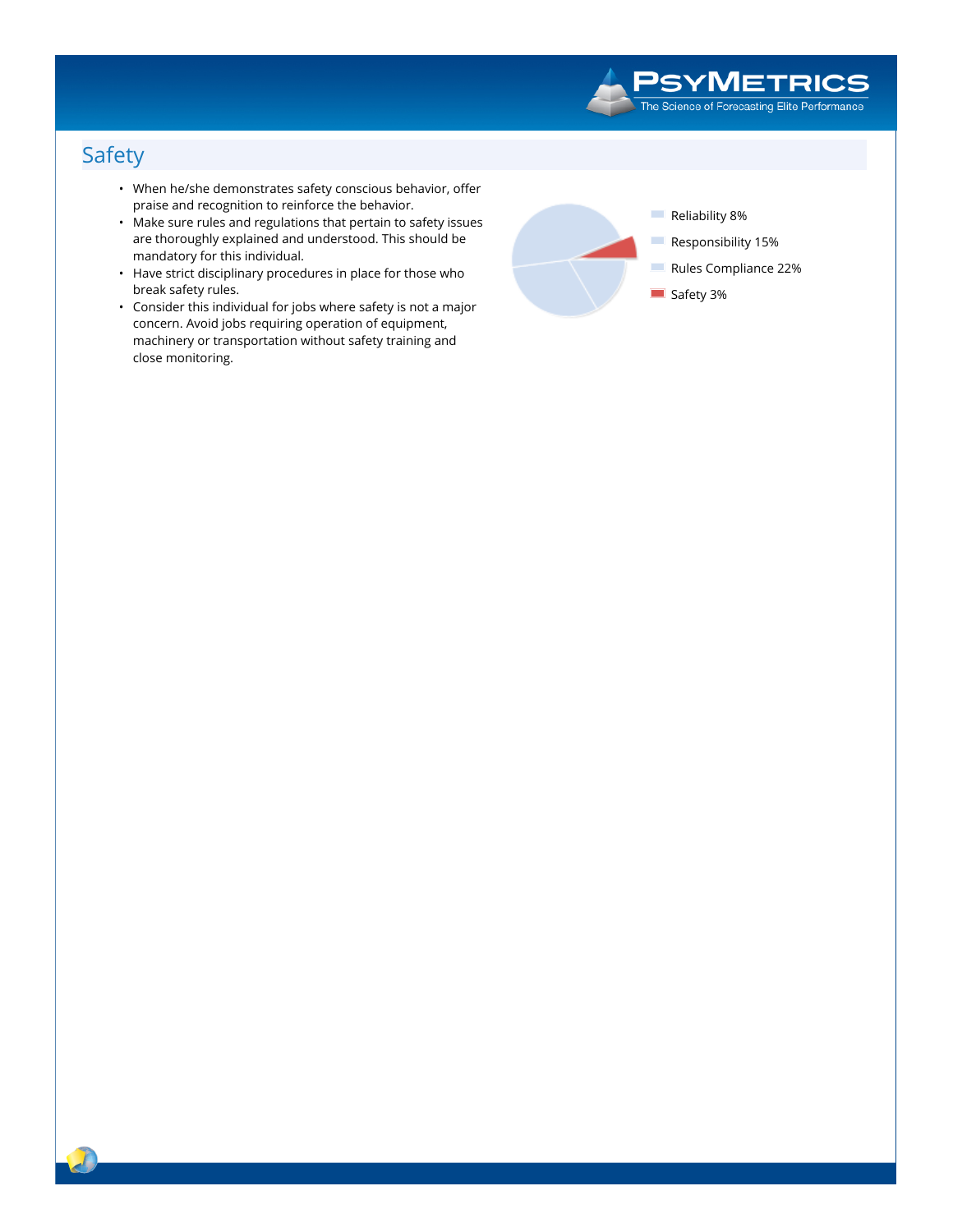

# **Interview Guide**

This report includes follow-up interview questions that focus on those areas where further development might be needed. These questions serve as an excellent guide during the hiring process, coaching or developmental efforts to further uncover potentially negative behavioral tendencies.

#### Reliability

#### **Question:**

Tell me about work situations when you missed a deadline. What happened? Response Notes:

| Response Expected of a   |  | Response Expected of a       |  |  | Response Expected of an   |  |  |
|--------------------------|--|------------------------------|--|--|---------------------------|--|--|
| Poor Performing Employee |  | <b>Satisfactory Employee</b> |  |  | <b>Excellent Employee</b> |  |  |
|                          |  |                              |  |  |                           |  |  |

#### Question:

What percentage of your objectives must you complete before you consider yourself successful? Give examples from your past work history.

Response Notes:

| Response Expected of a<br><b>Poor Performing Employee</b> | Response Expected of a<br><b>Satisfactory Employee</b> |  |  | Response Expected of an<br><b>Excellent Employee</b> |
|-----------------------------------------------------------|--------------------------------------------------------|--|--|------------------------------------------------------|
|                                                           |                                                        |  |  |                                                      |

#### Question:

Describe for me occasions when you have not been as dependable or reliable as you should have been. Response Notes:

| Response Expected of a<br><b>Poor Performing Employee</b> |  | Response Expected of a<br><b>Satisfactory Employee</b> |  |  | Response Expected of an<br><b>Excellent Employee</b> |  |  |
|-----------------------------------------------------------|--|--------------------------------------------------------|--|--|------------------------------------------------------|--|--|
|                                                           |  |                                                        |  |  |                                                      |  |  |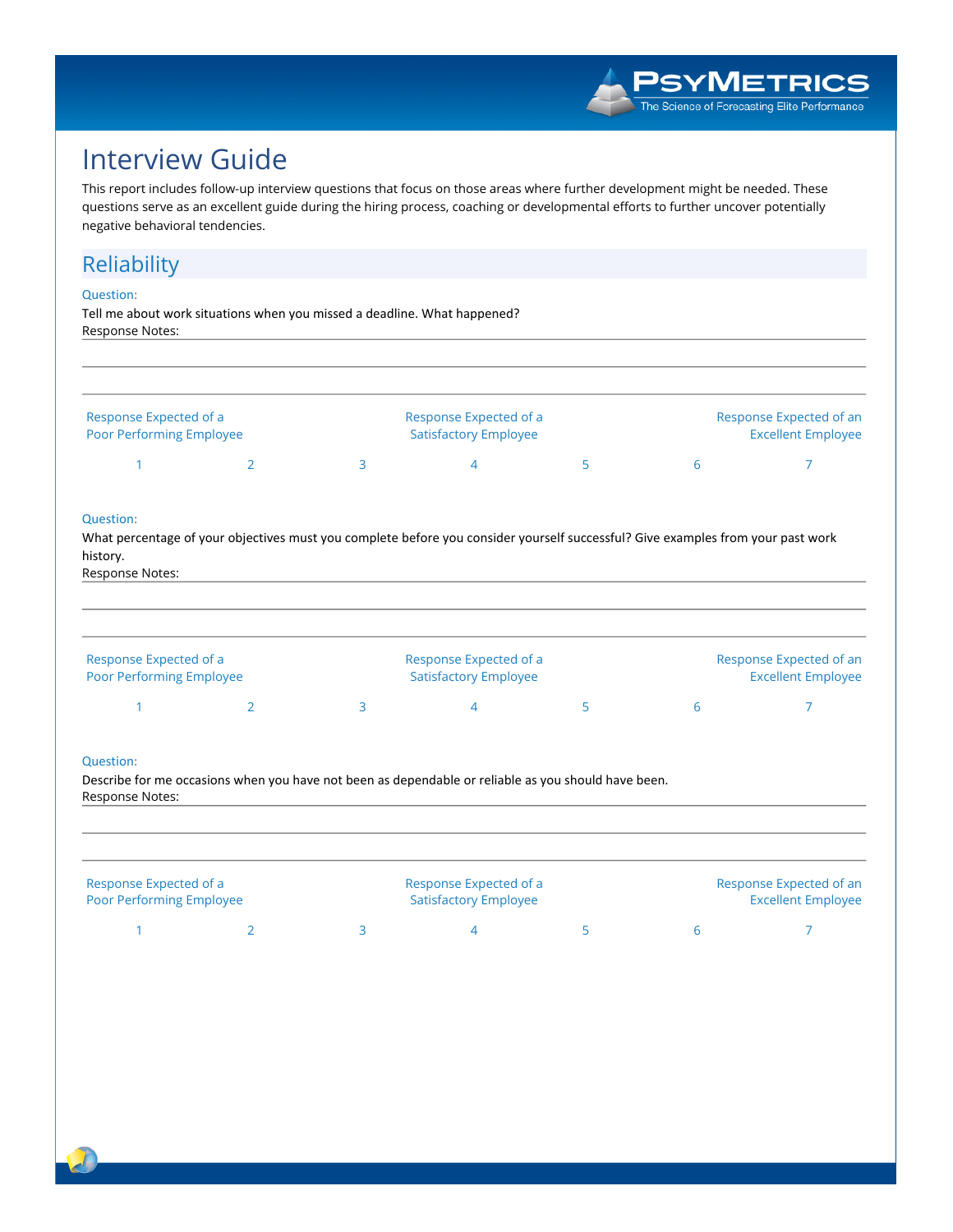#### Question:

How much emphasis have you placed on planning for the future? How important is it to set goals to accomplish one's objectives? Please explain your answer.



#### Question:

From your work experience, explain how success or failure has been due to luck or bad luck rather than hard work. Response Notes:

| Response Expected of a<br><b>Poor Performing Employee</b> |  | Response Expected of a<br><b>Satisfactory Employee</b> |  | Response Expected of an<br><b>Excellent Employee</b> |  |  |
|-----------------------------------------------------------|--|--------------------------------------------------------|--|------------------------------------------------------|--|--|
|                                                           |  |                                                        |  |                                                      |  |  |

### Responsibility

#### Question:

In the past couple of years, how many times did you call in sick to work just to rest and take some time off? Response Notes:

| Response Expected of a<br><b>Poor Performing Employee</b> |  | Response Expected of a<br><b>Satisfactory Employee</b> |  | Response Expected of an<br><b>Excellent Employee</b> |
|-----------------------------------------------------------|--|--------------------------------------------------------|--|------------------------------------------------------|
|                                                           |  |                                                        |  |                                                      |

#### Question:

Tell me about a work situation when you behaved in a spontaneous manner rather than planning things out. Response Notes:

| Response Expected of a<br><b>Poor Performing Employee</b> |  | Response Expected of a<br><b>Satisfactory Employee</b> |  |  | Response Expected of an<br><b>Excellent Employee</b> |  |  |
|-----------------------------------------------------------|--|--------------------------------------------------------|--|--|------------------------------------------------------|--|--|
|                                                           |  |                                                        |  |  |                                                      |  |  |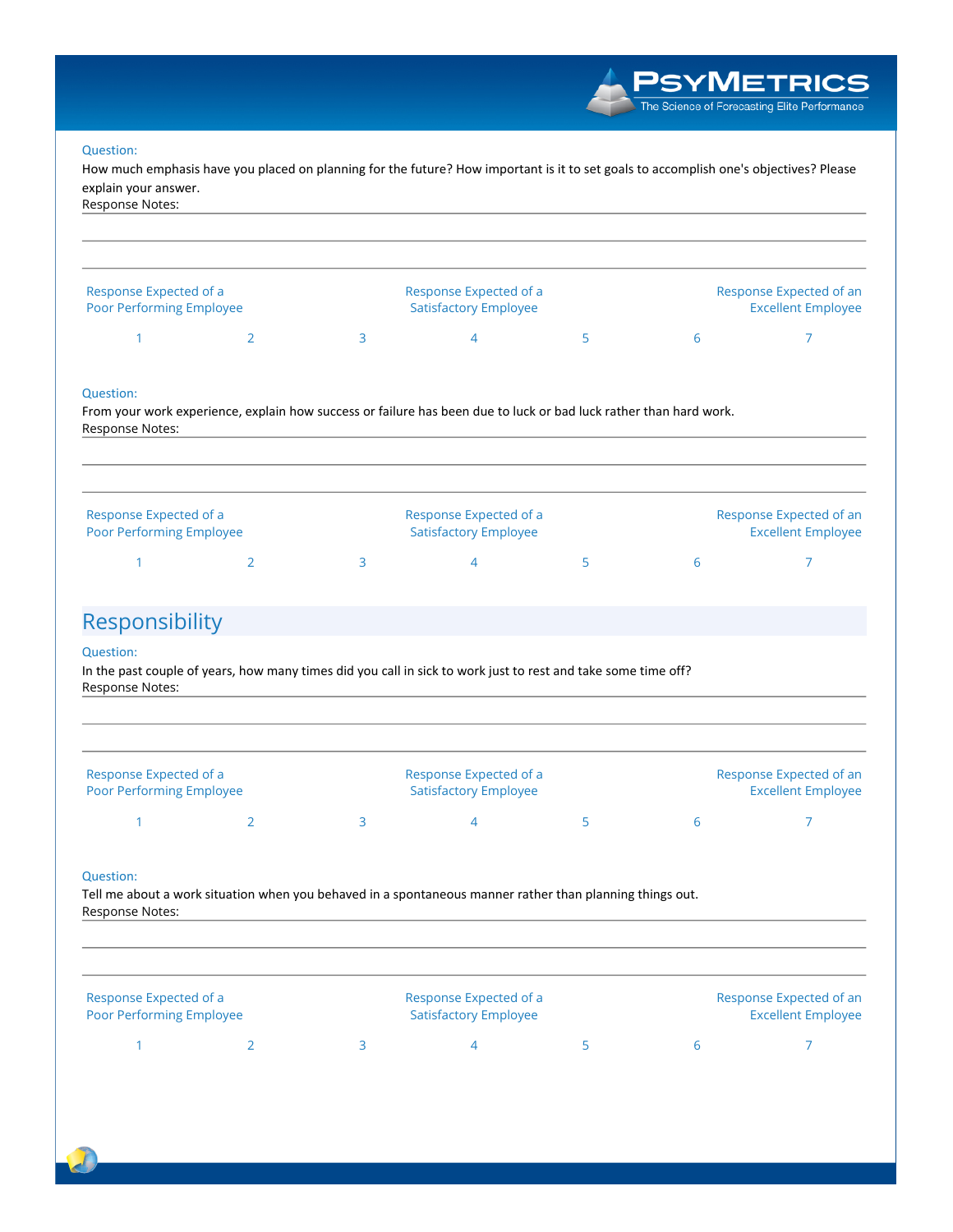**PSYMETRICS** The Science of Forecasting Elite Performance

#### Question:

What leads to one's career success? From your experience is it one's own actions and decisions or luck and circumstances? What factors have led you to this point in your career? Response Notes:

| Response Expected of a<br><b>Poor Performing Employee</b> |  | Response Expected of a<br><b>Satisfactory Employee</b> | Response Expected of an<br><b>Excellent Employee</b> |  |  |
|-----------------------------------------------------------|--|--------------------------------------------------------|------------------------------------------------------|--|--|
|                                                           |  |                                                        |                                                      |  |  |

#### Question:

What experiences have you had that might cause you to feel that organizations do not care about the well-being of their employees? How has this affected you? What would companies have to do to change your point of view? Response Notes:

| Response Expected of a<br><b>Poor Performing Employee</b> |  | Response Expected of a<br><b>Satisfactory Employee</b> |        | Response Expected of an<br><b>Excellent Employee</b> |  |  |
|-----------------------------------------------------------|--|--------------------------------------------------------|--------|------------------------------------------------------|--|--|
|                                                           |  |                                                        | $\sim$ |                                                      |  |  |

#### Question:

How many times have you called in sick in the past two years just because you needed a break? Response Notes:

| Response Expected of a<br><b>Poor Performing Employee</b> |  | Response Expected of a<br><b>Satisfactory Employee</b> |        |  | Response Expected of an<br><b>Excellent Employee</b> |  |  |
|-----------------------------------------------------------|--|--------------------------------------------------------|--------|--|------------------------------------------------------|--|--|
|                                                           |  |                                                        | $\sim$ |  |                                                      |  |  |

### **Rules Compliance**

#### Question:

Have you ever been terminated from a job? Can you please explain the situation? Response Notes:

| Response Expected of a          |  | Response Expected of a       |  |  | Response Expected of an   |  |  |
|---------------------------------|--|------------------------------|--|--|---------------------------|--|--|
| <b>Poor Performing Employee</b> |  | <b>Satisfactory Employee</b> |  |  | <b>Excellent Employee</b> |  |  |
|                                 |  |                              |  |  |                           |  |  |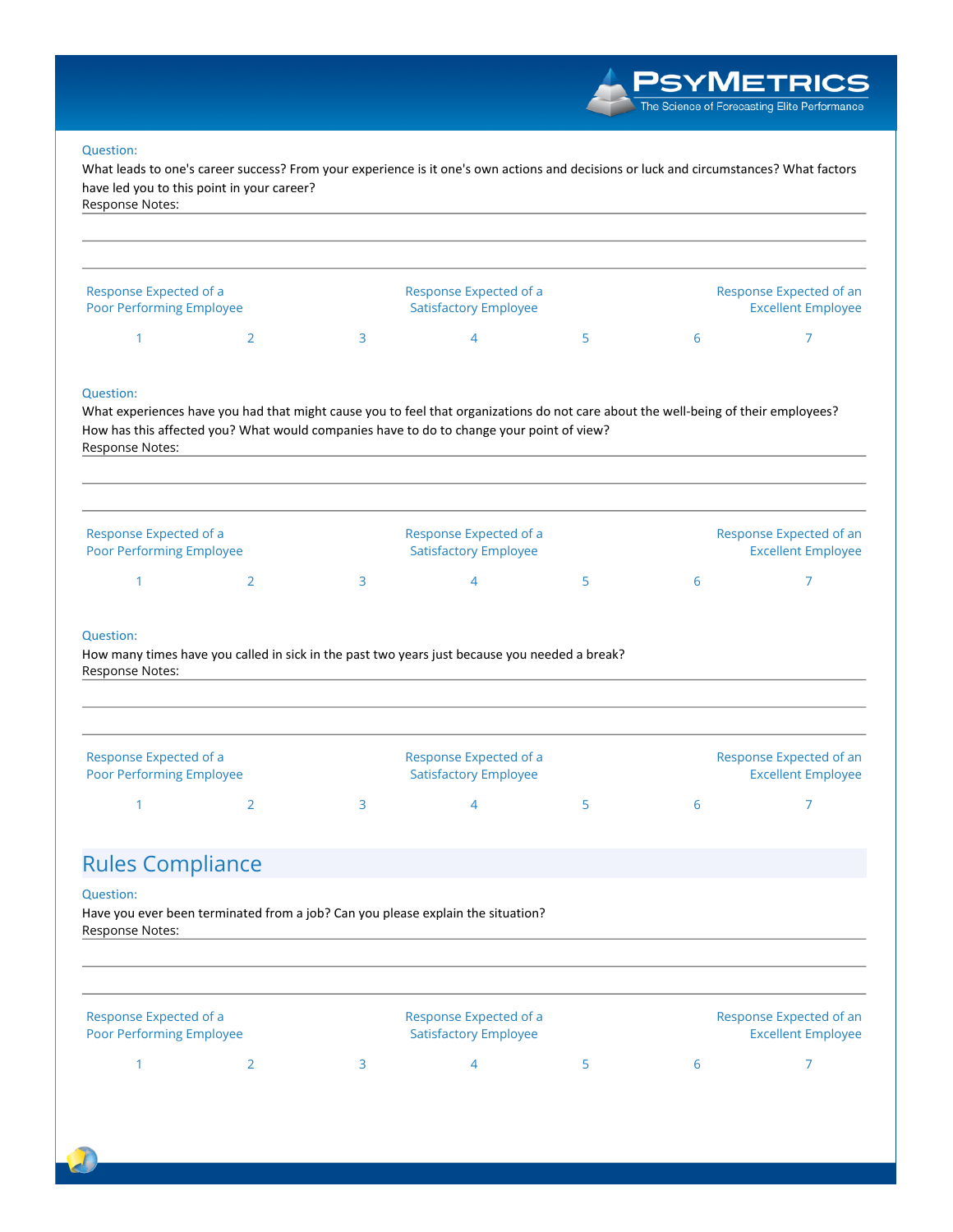

#### **Question:**

What type of action should be taken with employees who do not follow company rules and procedures? Have you ever been reprimanded for not following company rules? Please describe the situation. Response Notes:

| Response Expected of a<br>Poor Performing Employee |  | Response Expected of a<br><b>Satisfactory Employee</b> |  | Response Expected of an<br><b>Excellent Employee</b> |  |
|----------------------------------------------------|--|--------------------------------------------------------|--|------------------------------------------------------|--|
|                                                    |  |                                                        |  |                                                      |  |

#### Question:

Describe situations where your supervisor(s) did not treat you fairly or honestly. What occurred and what was the outcome? Response Notes:

| Response Expected of a<br><b>Poor Performing Employee</b> |  | Response Expected of a<br><b>Satisfactory Employee</b> |  | Response Expected of an<br><b>Excellent Employee</b> |
|-----------------------------------------------------------|--|--------------------------------------------------------|--|------------------------------------------------------|
|                                                           |  |                                                        |  |                                                      |

#### Question:

To what degree have you bent the rules in order to accomplish your work? Please give specific examples. Response Notes:

| Response Expected of a<br><b>Poor Performing Employee</b> |  | Response Expected of a<br><b>Satisfactory Employee</b> |  | Response Expected of an<br><b>Excellent Employee</b> |
|-----------------------------------------------------------|--|--------------------------------------------------------|--|------------------------------------------------------|
|                                                           |  |                                                        |  |                                                      |

#### Question:

How normal is it for you to call in sick or make up a story in order for you to be able to stay home from work? Response Notes:

| Response Expected of a<br>Poor Performing Employee |  | Response Expected of a<br><b>Satisfactory Employee</b> |  | Response Expected of an<br><b>Excellent Employee</b> |
|----------------------------------------------------|--|--------------------------------------------------------|--|------------------------------------------------------|
|                                                    |  |                                                        |  |                                                      |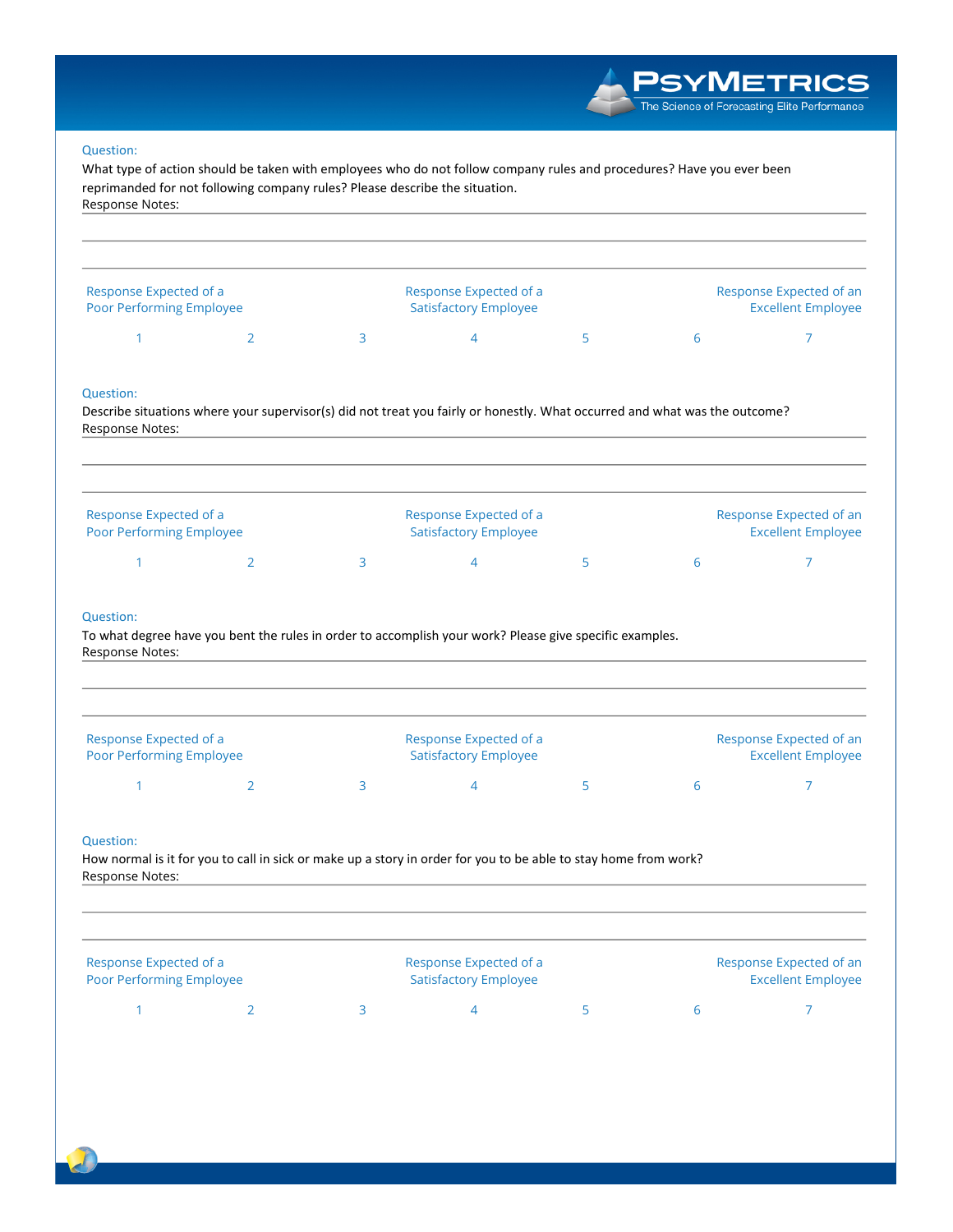#### Question:

How many times in the past two years would you say you have called in sick just to take a break from work? Response Notes:

| Response Expected of a<br><b>Poor Performing Employee</b>                                                       |                                                                                                                                       |   | Response Expected of a<br><b>Satisfactory Employee</b> |   |   | Response Expected of an<br><b>Excellent Employee</b> |  |
|-----------------------------------------------------------------------------------------------------------------|---------------------------------------------------------------------------------------------------------------------------------------|---|--------------------------------------------------------|---|---|------------------------------------------------------|--|
| 1                                                                                                               | $\overline{2}$                                                                                                                        | 3 | $\overline{4}$                                         | 5 | 6 | 7                                                    |  |
| Question:<br>Response Notes:                                                                                    | Tell me about a time when you didn't follow company rules and the outcome was positive?                                               |   |                                                        |   |   |                                                      |  |
| Response Expected of a<br>Poor Performing Employee                                                              |                                                                                                                                       |   | Response Expected of a<br><b>Satisfactory Employee</b> |   |   | Response Expected of an<br><b>Excellent Employee</b> |  |
| 1                                                                                                               | $\overline{2}$                                                                                                                        | 3 | 4                                                      | 5 | 6 | 7                                                    |  |
|                                                                                                                 |                                                                                                                                       |   |                                                        |   |   |                                                      |  |
|                                                                                                                 | From your experience, is it normal to have a workplace accident now and then? Describe accident situations you have been involved in. |   |                                                        |   |   |                                                      |  |
|                                                                                                                 |                                                                                                                                       |   | Response Expected of a<br><b>Satisfactory Employee</b> |   |   | Response Expected of an<br><b>Excellent Employee</b> |  |
| <b>Safety</b><br><b>Question:</b><br>Response Notes:<br>Response Expected of a<br>Poor Performing Employee<br>1 | $\overline{2}$                                                                                                                        | 3 | 4                                                      | 5 | 6 | $\overline{7}$                                       |  |
|                                                                                                                 | Which types of jobs is it impossible to avoid accidents and why?                                                                      |   |                                                        |   |   |                                                      |  |
| <b>Question:</b><br>Response Notes:<br>Response Expected of a<br>Poor Performing Employee                       |                                                                                                                                       |   | Response Expected of a<br><b>Satisfactory Employee</b> |   |   | Response Expected of an<br><b>Excellent Employee</b> |  |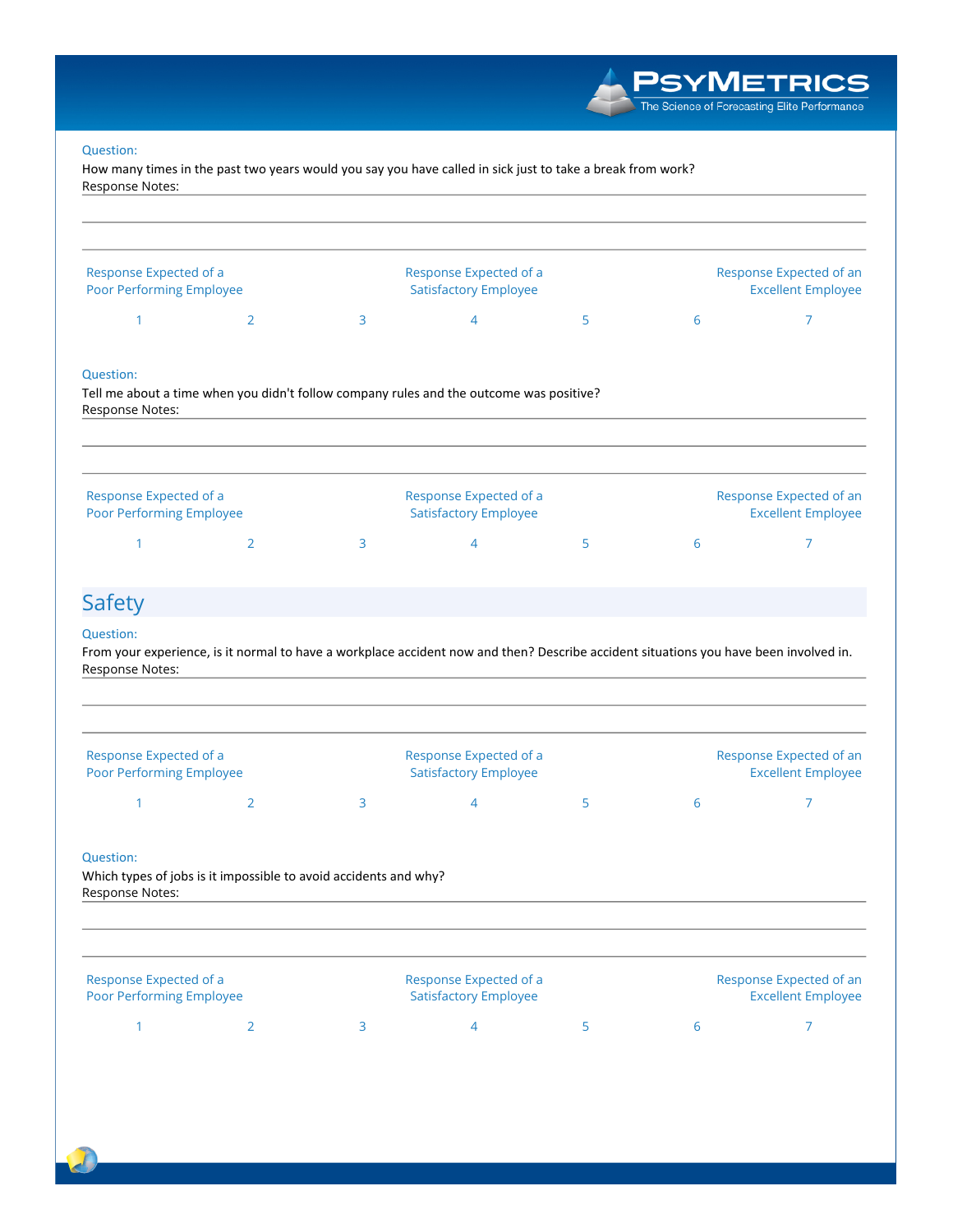# **PSYMETRICS**<br>The Science of Forecasting Elite Performance

#### Question:

What accidents have you had at work? Please describe each in detail. Response Notes:

| Response Expected of a<br>Poor Performing Employee        |                                                               |   | Response Expected of a<br><b>Satisfactory Employee</b>                                         |   | Response Expected of an<br><b>Excellent Employee</b> |                                                      |
|-----------------------------------------------------------|---------------------------------------------------------------|---|------------------------------------------------------------------------------------------------|---|------------------------------------------------------|------------------------------------------------------|
| $\mathbf{1}$                                              | $\overline{2}$                                                | 3 | 4                                                                                              | 5 | 6                                                    | 7                                                    |
| <b>Question:</b><br>Response Notes:                       |                                                               |   | What do your coworkers do that make you feel they are more careful than you?                   |   |                                                      |                                                      |
| Response Expected of a<br><b>Poor Performing Employee</b> |                                                               |   | Response Expected of a<br><b>Satisfactory Employee</b>                                         |   |                                                      | Response Expected of an<br><b>Excellent Employee</b> |
| $\mathbf{1}$                                              | $\overline{2}$                                                | 3 | 4                                                                                              | 5 | 6                                                    | 7                                                    |
| <b>Question:</b><br>Response Notes:                       |                                                               |   | Describe work situations when you have engaged in risky behaviors rather than playing it safe. |   |                                                      |                                                      |
| Response Expected of a                                    |                                                               |   | Response Expected of a                                                                         |   |                                                      | Response Expected of an                              |
| <b>Poor Performing Employee</b><br>$\mathbf{1}$           | $\overline{2}$                                                | 3 | <b>Satisfactory Employee</b><br>$\overline{4}$                                                 | 5 | 6                                                    | <b>Excellent Employee</b><br>7                       |
| <b>Question:</b><br>Response Notes:                       | What do you find exciting about dangerous situations at work? |   |                                                                                                |   |                                                      |                                                      |
| Response Expected of a<br>Poor Performing Employee        |                                                               |   | Response Expected of a<br><b>Satisfactory Employee</b>                                         |   |                                                      | Response Expected of an<br><b>Excellent Employee</b> |